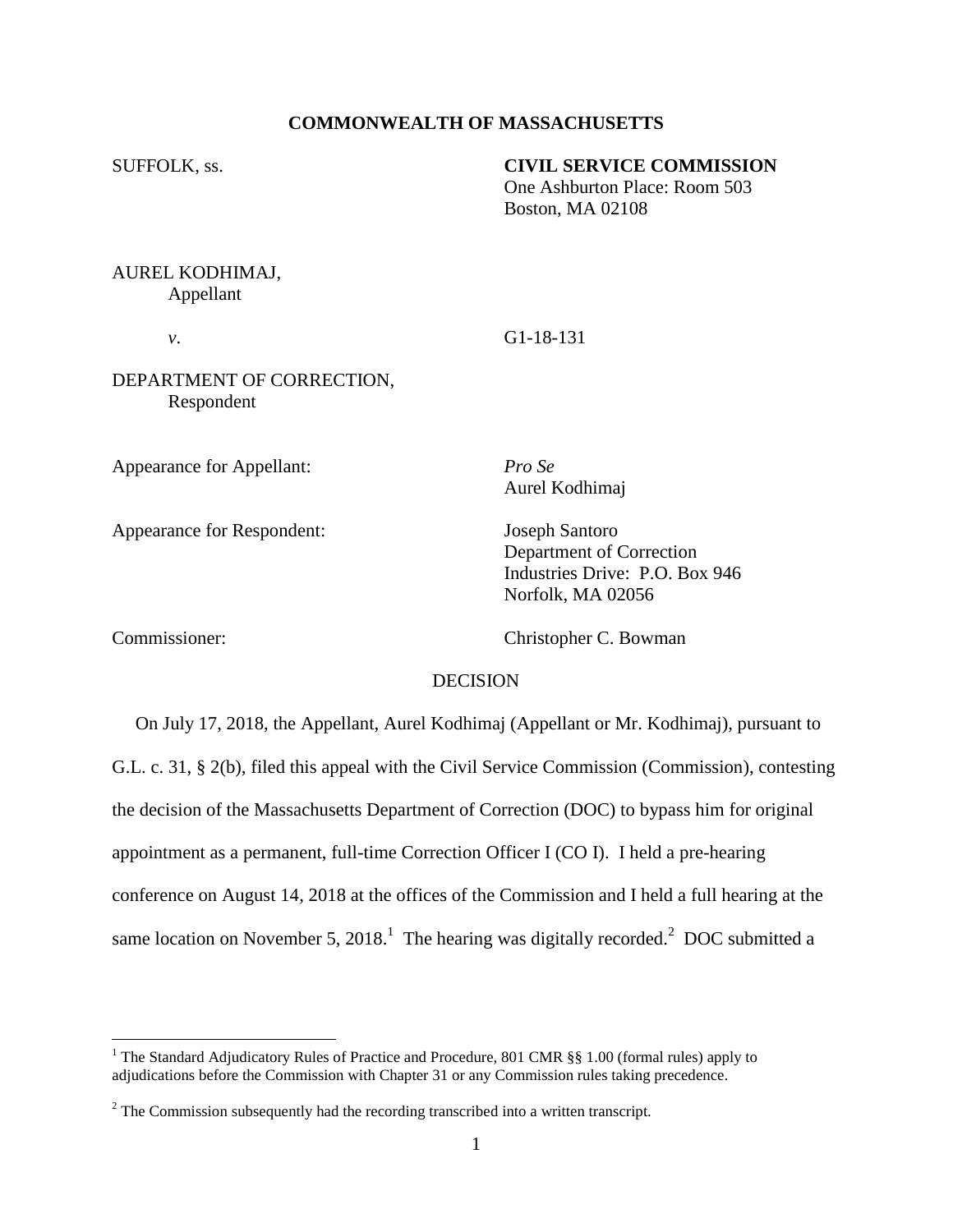proposed decision on January 11, 2019. The Appellant, who appeared pro se, did not submit a proposed decision.

## **FINDINGS OF FACT:**

Eleven (11) exhibits were entered into evidence at the hearing (Respondent Exhibits 1-9 (R1- R9)); Appellant Exhibit 1 (A1)); and Post Hearing Exhibit 1 (PH 1). I subsequently re-opened the record and requested that DOC submit additional documents which have all been marked as post-hearing exhibits. Based on the exhibits, the stipulated facts, the testimony of:

### *Called by DOC:*

- Eugene T. Jalette, Supervising Identification Agent, DOC;
- Jonathan Thomas, Correction Officer I (CO I), Background Investigator, DOC;
- Paul Dietl, then-Deputy Commissioner, Administration, DOC;

### *Called by the Appellant:*

Aurel Kodhimaj, Appellant;

and taking administrative notice of all matters filed in the case and pertinent statutes, regulations, policies, and reasonable inferences from the credible evidence, I make the following findings of fact:

- 1. The Appellant is thirty-two (32) years old. He was born in Albania. After his brother was kidnapped in 1997, his family moved to Greece. They eventually received asylum and moved to the United States in 2005, when the Appellant was eighteen (18) years old. The Appellant completed his senior year of high school and graduated from high school in Worcester. The Appellant became a United States citizen in 2011. (Testimony of Appellant)
- 2. The Appellant is fluent in English, Albanian and Greek and has a fair knowledge of Italian. (Testimony of Appellant)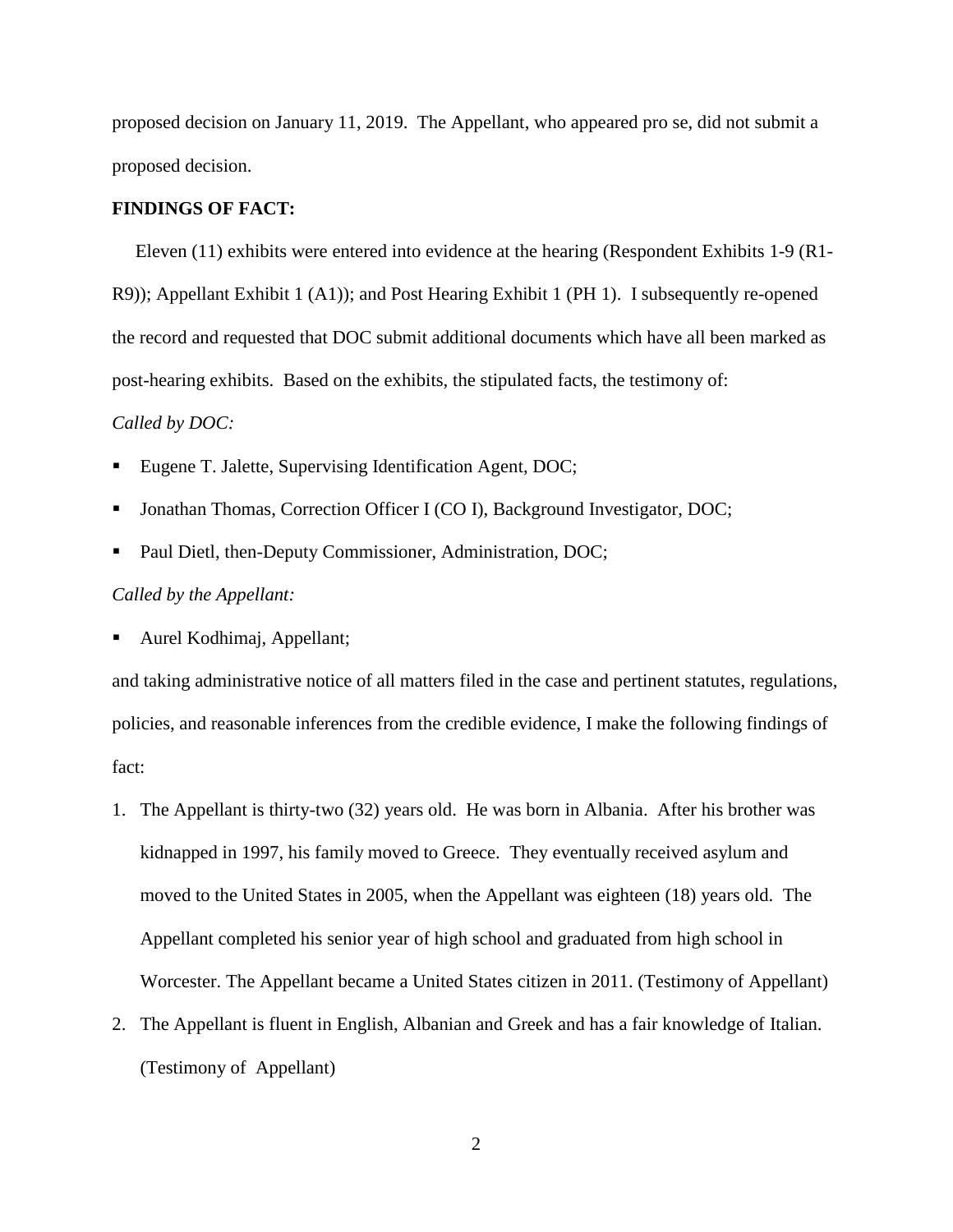- 3. While a senior in high school, the Appellant began working as a pizza delivery driver at a pizza shop in Worcester. Five (5) years later, the Appellant's family bought the pizza shop. The Appellant is a now a manager at the business and works there 55-60 hours per week. (Testimony of Appellant)
- 4. In March 2009, when the Appellant was twenty-one (21) years old, he was arrested and charged with possession of an illegal Class D substance (marijuana) with the intent to distribute. (Testimony of Appellant and Exhibit A1)
- 5. The charges were later amended to only include possession of an illegal Class D substance. (Testimony of Appellant and Exhibit A1)
- 6. The criminal docket sheet from Worcester District Court (provided by the Appellant), under Disposition Date, states "5/13/09". Under "Disposition Method" it states: "Decriminalized (277 §70c)". Under "Finding" it states: "Responsible" and under "Fine / Assessment" it states: 100.  $(Exhibit A1)<sup>3</sup>$
- 7. The Appellant acknowledges that, for a two (2)-week period in 2009, he made "poor poor decisions" and sold marijuana illegally. (Testimony of Appellant)

 $\overline{a}$ 

<sup>&</sup>lt;sup>3</sup> G.L. c. 277, § 70C states: "Upon oral motion by the commonwealth or the defendant at arraignment or pretrial conference, or upon the court's own motion at any time, the court may, unless the commonwealth objects, in writing, stating the reasons for such objection, treat a violation of a municipal ordinance, or by-law or a misdemeanor offense as a civil infraction …. If a motion to proceed civilly is allowed, the court shall not appoint counsel. If counsel has already been appointed, the court shall revoke the appointment. A person complained of for such civil infraction shall be adjudicated responsible upon such finding by the court and shall not be sentenced to any term of incarceration. The commonwealth shall maintain a copy of all objections filed under this section and shall report the number of such objections, delineated by divisions of the district court, every 6 months to the house and senate committees on ways and means.

When the court has treated a violation of a municipal ordinance or by-law or a misdemeanor offense as a civil infraction under this section and the ordinance, by-law or misdemeanor in question does not set forth a civil fine as a possible penalty, the court may impose a fine of not more than \$5,000. An adjudication of responsibility shall neither be used in the calculation of second and subsequent offenses under any chapter, nor as the basis for the revocation of parole or of a probation surrender. An adjudication of responsibility under this section may include an order of restitution."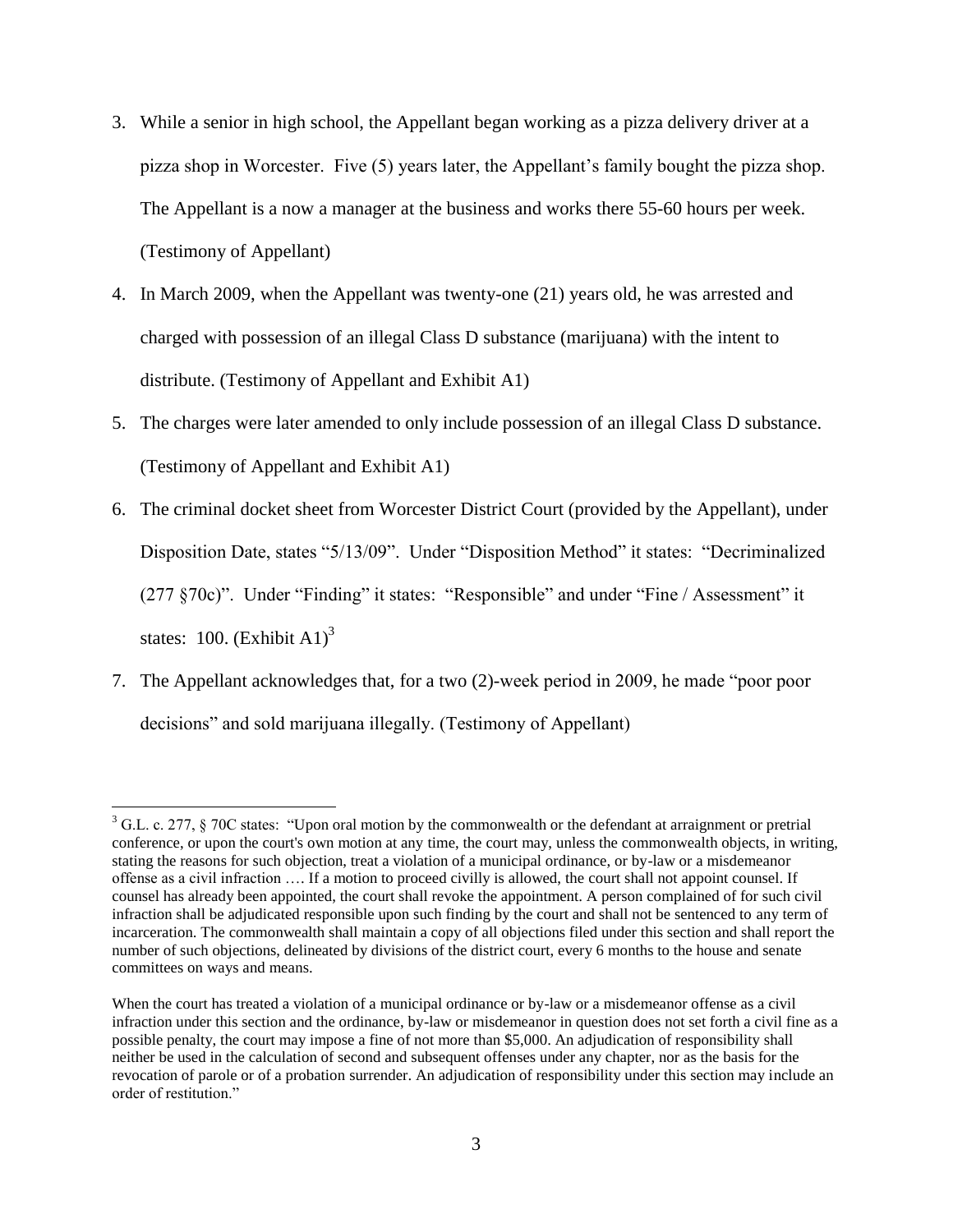- 8. Many correction officers patronize the pizza shop owned by the Appellant's family. Some of them encouraged the Appellant to consider a career as a correction officer. (Testimony of Appellant)
- 9. On March 19, 2016, the Appellant took and passed the civil service examination for Correction Officer I (CO I). (Stipulated Fact)
- 10. On January 19, 2018, the Appellant's name appeared on Certification No. 05164 ranked  $67<sup>th</sup>$ among those willing to accept appointment as a CO I. (Stipulated Fact)
- 11. DOC appointed one-hundred fifty-six (156) candidates, sixteen (16) of whom were ranked below the Appellant, thus creating a "bypass" of the Appellant. (Stipulated Facts)
- 12. The one (1) reason for bypass stated on DOC's bypass letter to the Appellant was: "Failed background based on a 3/31/2009 Worcester Police Arrest Report where the applcaint (sic) was surveilled by Worcester Vice Detectives and then subsequently charged with Possession of an illegal Class D Substance with the Intent to Distribute." (Exhibit R2)

*DOC's Review of the Appellant's Background*

- 13. On February 23, 2018, the Appellant completed an "Application for Employment." The following two (2) questions appear on Page 16 of the application:
- "Has any member of your immediate family or a relative (including in-laws) ever been or is currently incarcerated in any Massachusetts State or County Correctional Institution?
- Are you aware of any acquaintance(s) or personal friend(s) who are or have been incarcerated?"

The Appellant truthfully answered "no" to both of these questions. (Exhibit R9)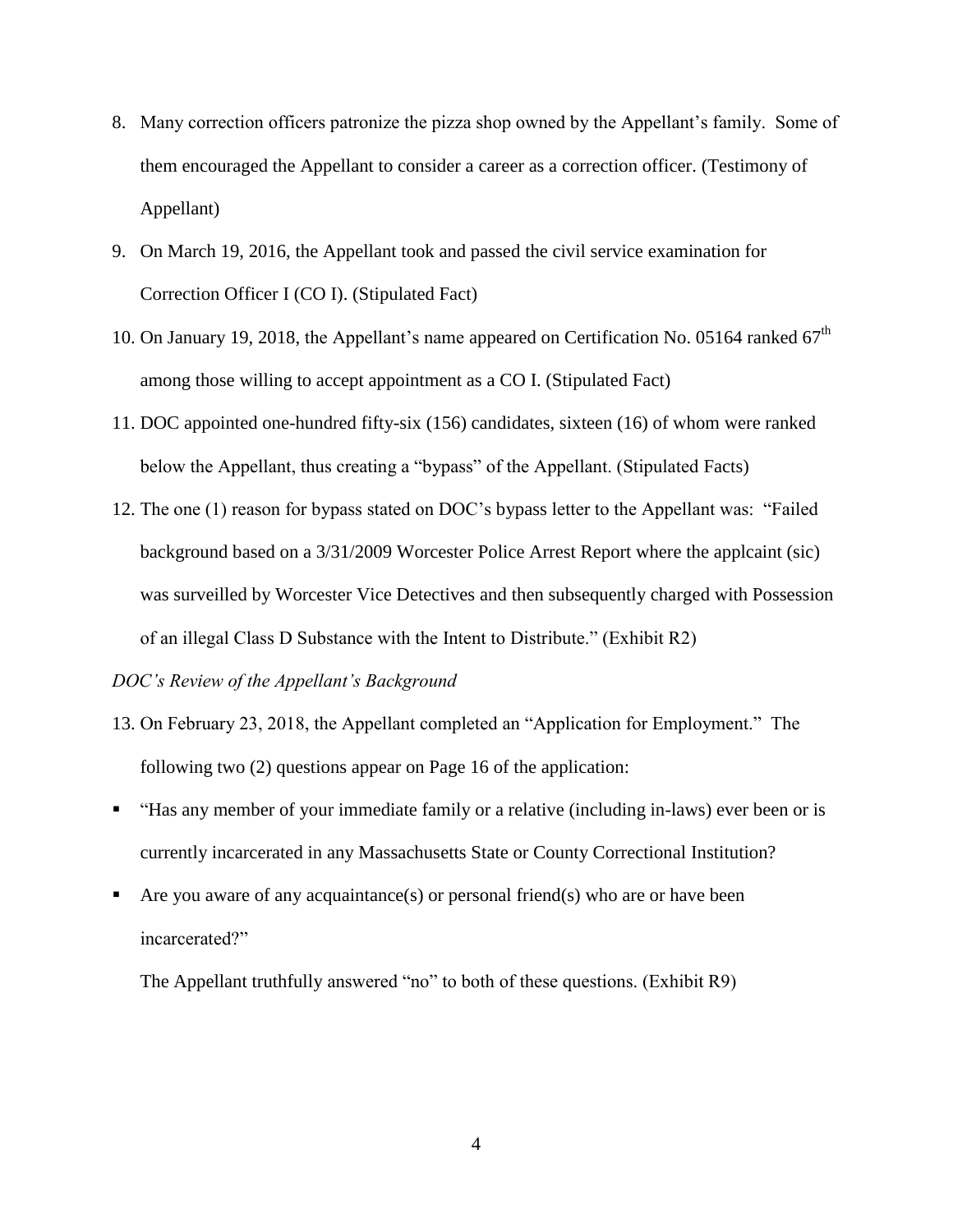- 14. DOC accessed and obtained Criminal Offender Record Information (CORI) regarding the Appellant from the state's Criminal Justice Information Services (CJIS). This information is accessed online by CJIS-authorized DOC employees. (Testimony of Jalette and Exhibit R4)
- 15. When requesting the information online, the DOC employee is prompted to indicate whether the purpose of the inquiry is: "Criminal", "Justice", or "Firearms". The DOC employee chose "Justice". (Testimony of Jalette)
- 16. Eugene T. Jalette is the Supervising Identification Agent at DOC responsible for overseeing the background investigations of DOC applicants. Based on his CJIS training, his understanding is that, by selecting the "Justice" category, you are indicating that you are a public safety agency seeking CORI information for the purpose of conducting an employment-related background investigation. (Testimony of Jalette)
- 17. In response to a CJIS inquiry regarding the Appellant on February 16, 2018, DOC received a report titled: "Criminal History NCIC/III (QH)". According to Mr. Jalette, this is "fingerprint-supported data submitted to the FBI and for use with local law enforcement and national law enforcement to examine criminal records." (Testimony of Jalette) That report showed that the Appellant had an "FBI Number" which can be used to make an additional query about the Appellant. (Id.)
- 18. Using the FBI Number, DOC conducted an inquiry which produced a report titled "Criminal History NCIC/III (QR)" stating: "This interstate identification index response is the result of your record request for FBI/[number redacted]. The record may be obtained from within your state. The interstate identification index contains no additional data." (Exhibit R4)
- 19. Using this information, DOC was able to query another report titled: "Criminal History Record Information (CHRI) (FQ)". This report stated in relevant part: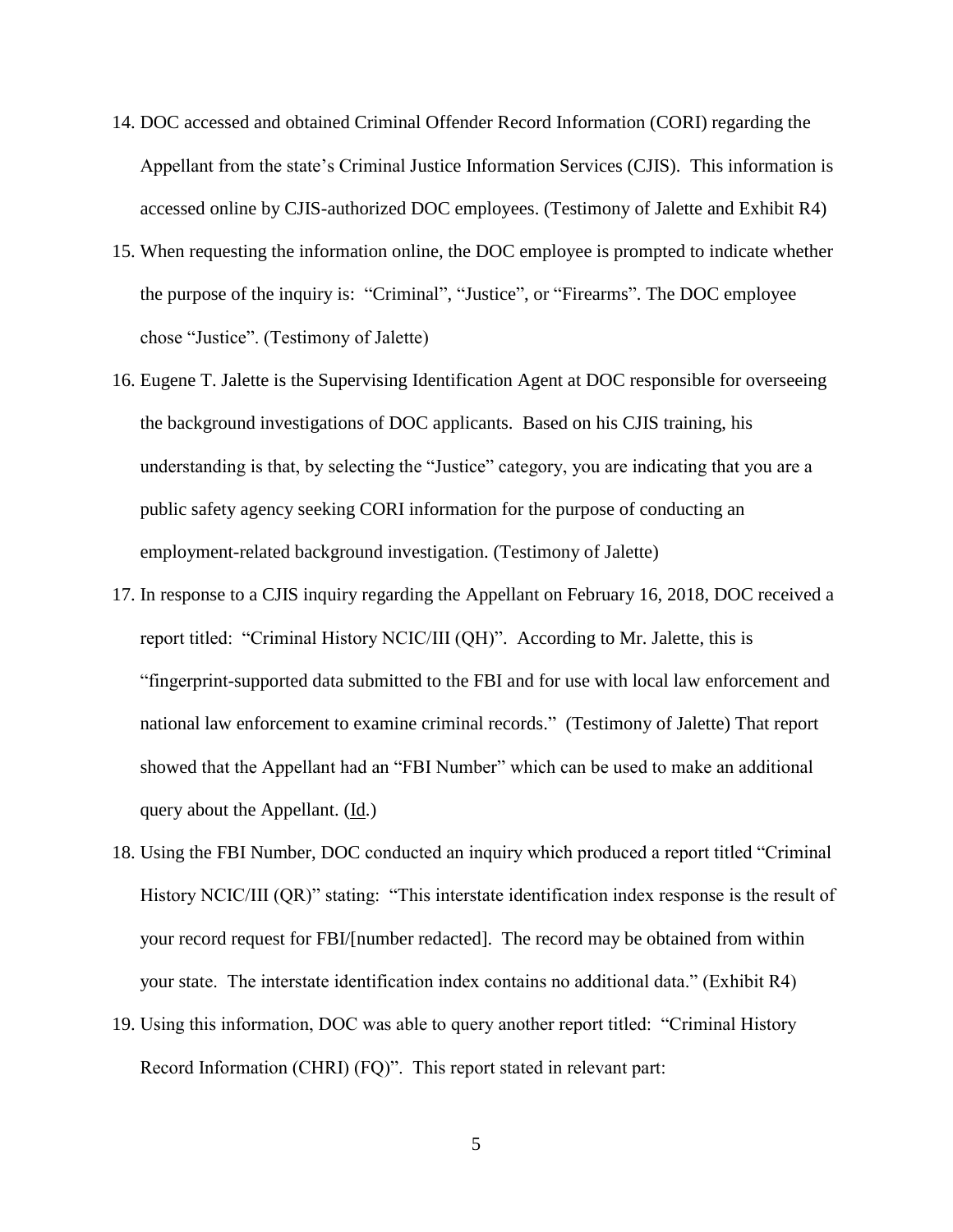"Arrest Date: 2009-03-31 … Arresting Agency: WORCESTER PD Subject: KODHIMAJ, AURIEL Charge Literal Class D, Possession w/intent to Distribute Severity Unknown" (Exhibit R4)

20. Also on February 16, 2018, DOC obtained a certified "Docket Report" from Worcester District Court. This certified "Docket Report" appears to have been downloaded from a database and contains no hand-written information. The Docket Report submitted by the Appellant appears to contain the most accurate information, with hand-written check marks and hand-writing, presumably by the presiding Judge. The actual docket sheet indicates that the charges were amended to only include "possession" of marijuana and *not* the more serious charge of "intent to distribute". There is no indication on the automated docket sheet, submitted by DOC, that the more serious charge of intent to distribute was dropped.<sup>4</sup> Also, instead of stating explicitly that the case was "decriminalized", the automated docket sheet only makes a reference to the Appellant being "Responsible Under G.L. c. 277  $\S 70C^{5}$ . (Exhibit R5 and Exhibit A1)

- 21. DOC also obtained a copy of the arrest report from the Worcester Police Department which contained a detailed description of the surveillance operation and the specific evidence related to the criminal charges. (Exhibit R6)
- 22. A background investigator reviewed all documents provided to him; interviewed the Appellant, his references, a neighbor and his father. As part of the background interview, the Appellant was asked a series of questions and the answers are noted by the investigator on an "interview checklist" form. Among the questions asked by the investigator are:

 $\overline{a}$ 

 $4$  It is clear that, when the raw data from the actual docket sheet was data-entered as part of a court computer system conversion project, there was a failure to capture the information that the intent to distribute charge was dropped.  $<sup>5</sup>$  Mr. Jalette, during his testimony before the Commission stated: "It was continued 5/13/09, and then civilly</sup> adjudicated  $270 - I$ 'm not sure what those numbers are."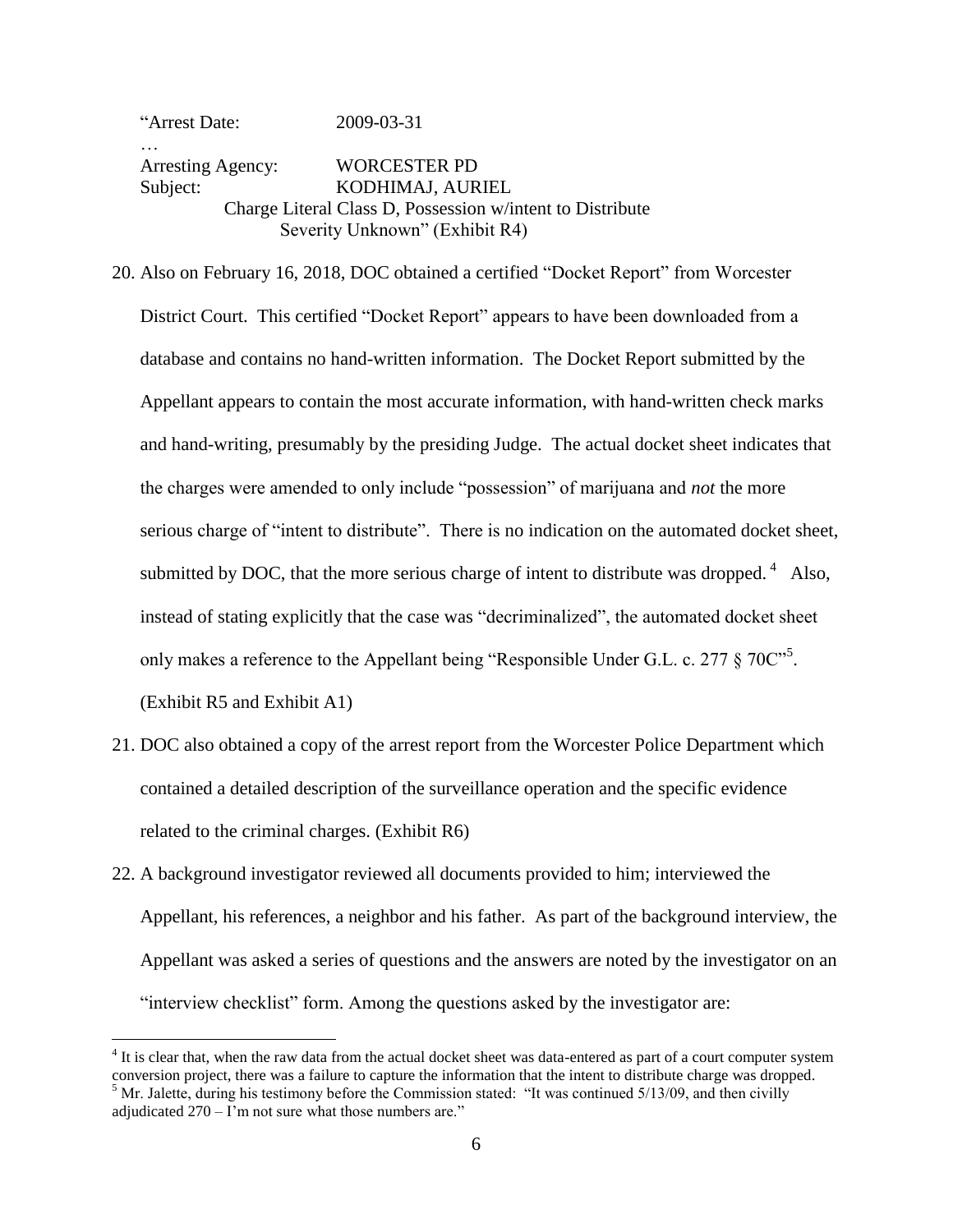- Have you ever been convicted of a felony?
- Have you ever been convicted of a misdemeanor and served time in a jail of (sic) House of Correction for said conviction?
- Have you ever been convicted of any crime, which resulted in your being imprisoned?

The Appellant truthfully answered "no" to all of these questions. (Post Hearing Exhibit 1)

- 23. On March 11, 2018, the background investigator, after reviewing relevant documents and speaking with the Appellant, completed a summary of his findings.<sup>6</sup> Under "positive" employment aspects", the investigator wrote: "Applicant has a high school degree and speaks three (3) languages; Applicant as (sic) extensive experience in customer service and skilled at responding to issues; Applicant has leadership experience working as a manager in a fast-paced environment; Applicant has strong family values." Under "negative employment aspects" the background investigator wrote: "Applicants (sic) past driving history and arrest for possession of marijuana." (Exhibit R3)
- 24. On March 14, 2018, Mr. Jalette conducted another CJIS inquiry and received a report with the heading: "MA Criminal History (BOP)." The report stated in relevant part:

"ARRAIGNMENT: (0001) ARG-DATE: 04/01/09 PD: WOR COURT: WORCESTER DISTRICT OFF: POSS CLASS D CONT SUB STATUS: C WPD: WDT: DISP: C 5/13/09 CIVIL (277-70C) (Exhibit R4)

25. DOC did not see the actual criminal docket sheet obtained by the Appellant. (Testimony of Jalette)

 $\overline{a}$ 

 $6$  As part of the background interview, the Appellant acknowledged to the investigator that he had sold marijuana illegally nine (9) years ago. (Exhibit R3)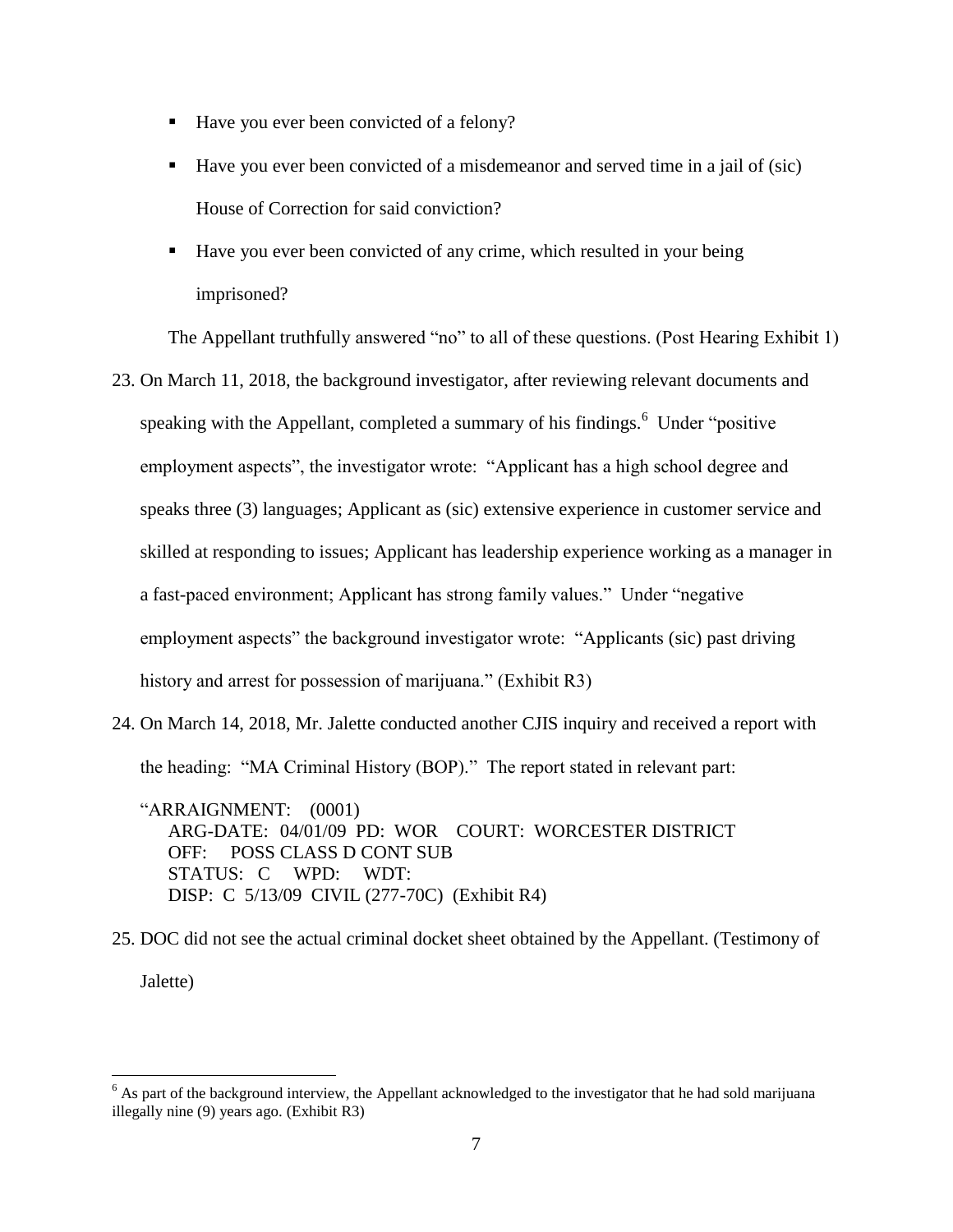- 26. A group of senior DOC officials, including the DOC Commissioner; Chief of Staff; Human Resources Director, the Deputy Commissioner of Administration and Mr. Jalette, met to discuss sixty-one (61) candidates that may potentially be bypassed for appointment. Of the sixty-one (61) candidates reviewed, approximately half were bypassed and half were not. (Testimony of Dietl)
- 27. Paul Dietl was the Deputy Commissioner of Administration at DOC at the time and he attended the meeting referenced above. Mr. Dietl does not have a specific memory of the details discussed about each candidate, but he recalls the general concern by senior officials that the Appellant had been illegally selling marijuana nine (9) years ago. Mr. Dietl stated: "… we have a national crisis with drugs in our prisons, state and county and federal prisons … so whether or not someone is distributing drugs at another point in life, I think that there are a lot of jobs where you would say there's no nexus and no danger. I think at DOC we think that there is a danger with that." (Testimony of Dietl)
- 28. As referenced above, on July 9, 2018, DOC sent a bypass letter to the Appellant. The one (1) reason for bypass stated on DOC's non-selection letter to the Appellant was: "Failed background based on a 3/31/2009 Worcester Police Arrest Report where the applcaint (sic) was surveilled by Worcester Vice Detectives and then subsequently charged with Possession of an illegal Class D Substance with the Intent to Distribute." (Exhibit R2)

#### *Legal Standard*

 The fundamental purpose of the civil service system is to guard against political considerations, favoritism, and bias in governmental hiring and promotion. The commission is charged with ensuring that the system operates on "[b]asic merit principles." Massachusetts Assn. of Minority Law Enforcement Officers v. Abban, 434 Mass. 256, 259, citing Cambridge v.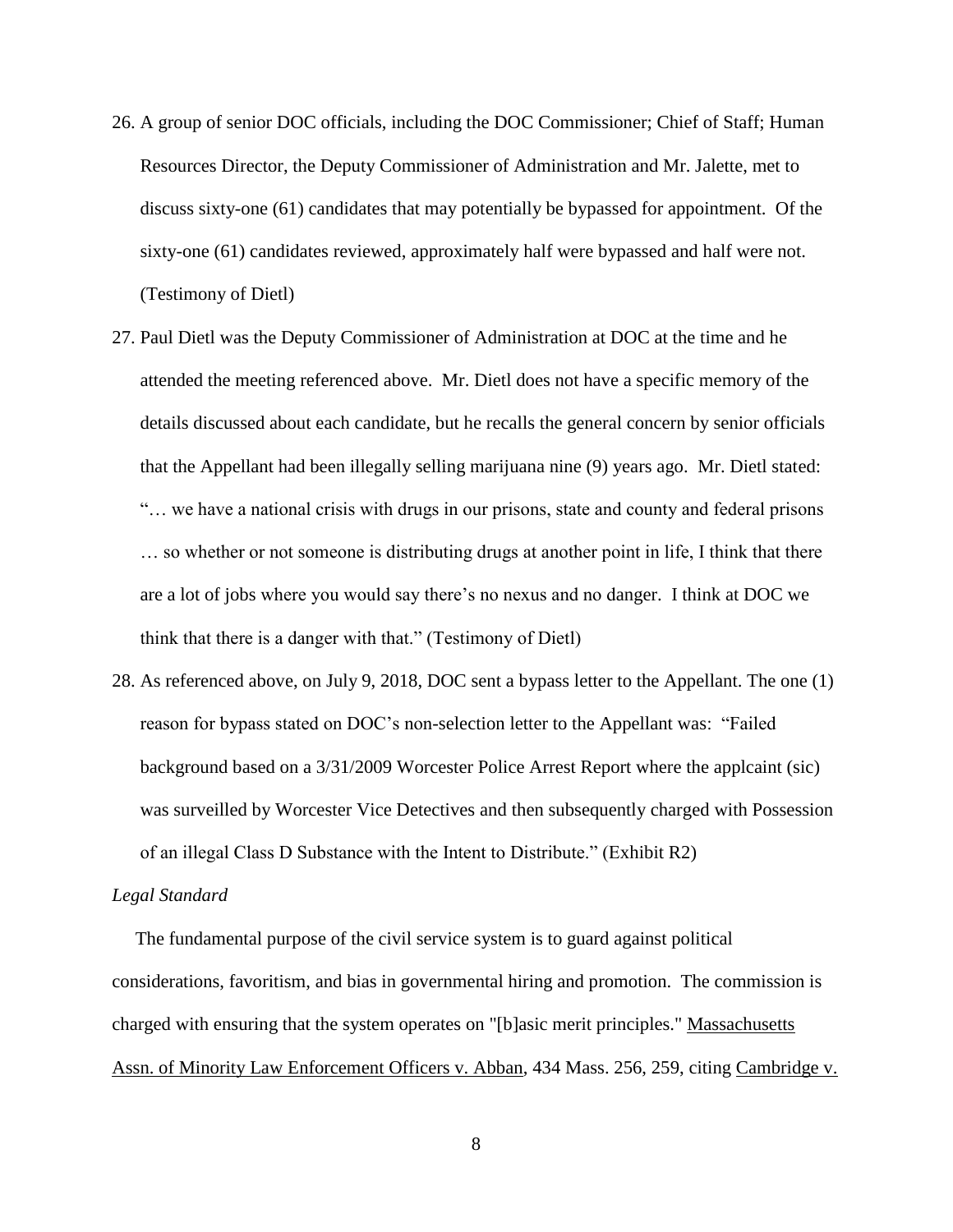Civil Serv. Comm'n., 43 Mass.App.Ct. 300, 304. "Basic merit principles" means, among other things, "assuring fair treatment of all applicants and employees in all aspects of personnel administration" and protecting employees from "arbitrary and capricious actions." G.L. c. 31, section 1. Personnel decisions that are marked by political influences or objectives unrelated to merit standards or neutrally applied public policy represent appropriate occasions for the Civil Service Commission to act. Cambridge at 304.

 The issue for the Commission is "not whether it would have acted as the appointing authority had acted, but whether, on the facts found by the commission, there was reasonable justification for the action taken by the appointing authority in the circumstances found by the commission to have existed when the Appointing Authority made its decision." Watertown v. Arria, 16 Mass.App.Ct. 331, 332 (1983). See Commissioners of Civil Service v. Municipal Ct. of Boston, 369 Mass. 84, 86 (1975); and Leominster v. Stratton, 58 Mass.App.Ct. 726, 727-728 (2003).

 The Commission's role, while important, is relatively narrow in scope: reviewing the legitimacy and reasonableness of the appointing authority's actions. City of Beverly v. Civil Service Comm'n, 78 Mass.App.Ct. 182, 189, 190-191 (2010) citing Falmouth v. Civil Serv. Comm'n, 447 Mass. 824-826 (2006) and ensuring that the appointing authority conducted an "impartial and reasonably thorough review" of the applicant. The Commission owes "substantial deference" to the appointing authority's exercise of judgment in determining whether there was "reasonable justification" shown. Beverly citing Cambridge at 305, and cases cited. "It is not for the Commission to assume the role of super appointing agency, and to revise those employment determinations with which the Commission may disagree." Town of Burlington and another v. McCarthy, 60 Mass. App. Ct. 914, 915 (2004).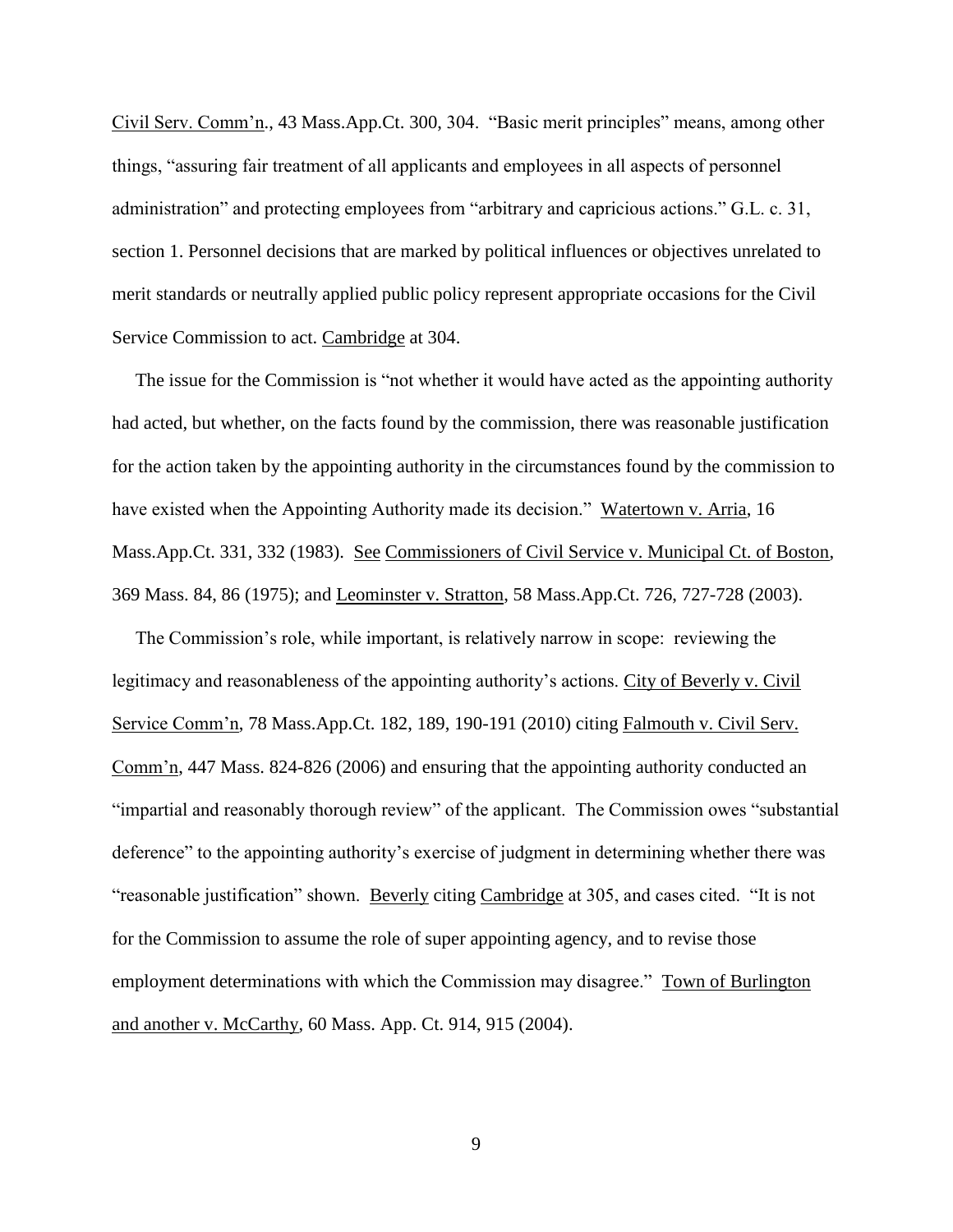#### *Analysis*

This appeal presents three (3) issues:

- I. Was DOC permitted to consider all criminal record information related to the Appellant as part of its decision-making process?
- II. If so, was this information used properly in the decision-making process?
- III. Does the Appellant's misconduct justify DOC's decision to bypass him for appointment as a CO I?

 In regard to the first issue, DOC was provided with *all* of the Appellant's criminal offender record information from CJIS, including information that would generally not be provided to non-criminal justice employers. DOC's ability to receive all of the Appellant's CORI information from CJIS appears to be derived from that section of the state's CORI Law (G.L. c. 6, § 172) which states in relevant part:

" … Criminal justice agencies may obtain all criminal offender record information,

including sealed records, for the actual performance of their criminal justice duties …"

 Among the criminal justice duties that DOC must perform is the appointment of suitable candidates, such as CO Is, to provide for the care and custody of criminal offenders. In that context, it is appropriate for DOC to conduct a thorough review of a candidate's background, including the review of a candidate's entire criminal offender record information. This is consistent with years of Commission decisions involving the bypass of criminal justice candidates based on their entire criminal record. See Brooks v. Boston Police Department, 12 MCSR 19 (1999), (BPD was justified in bypassing a police officer candidate whose record included criminal charges without convictions); Lavaud v. Boston Police Department, 12 MCSR 236 (1999), (bypass justified based on assault and battery in which he was found not guilty and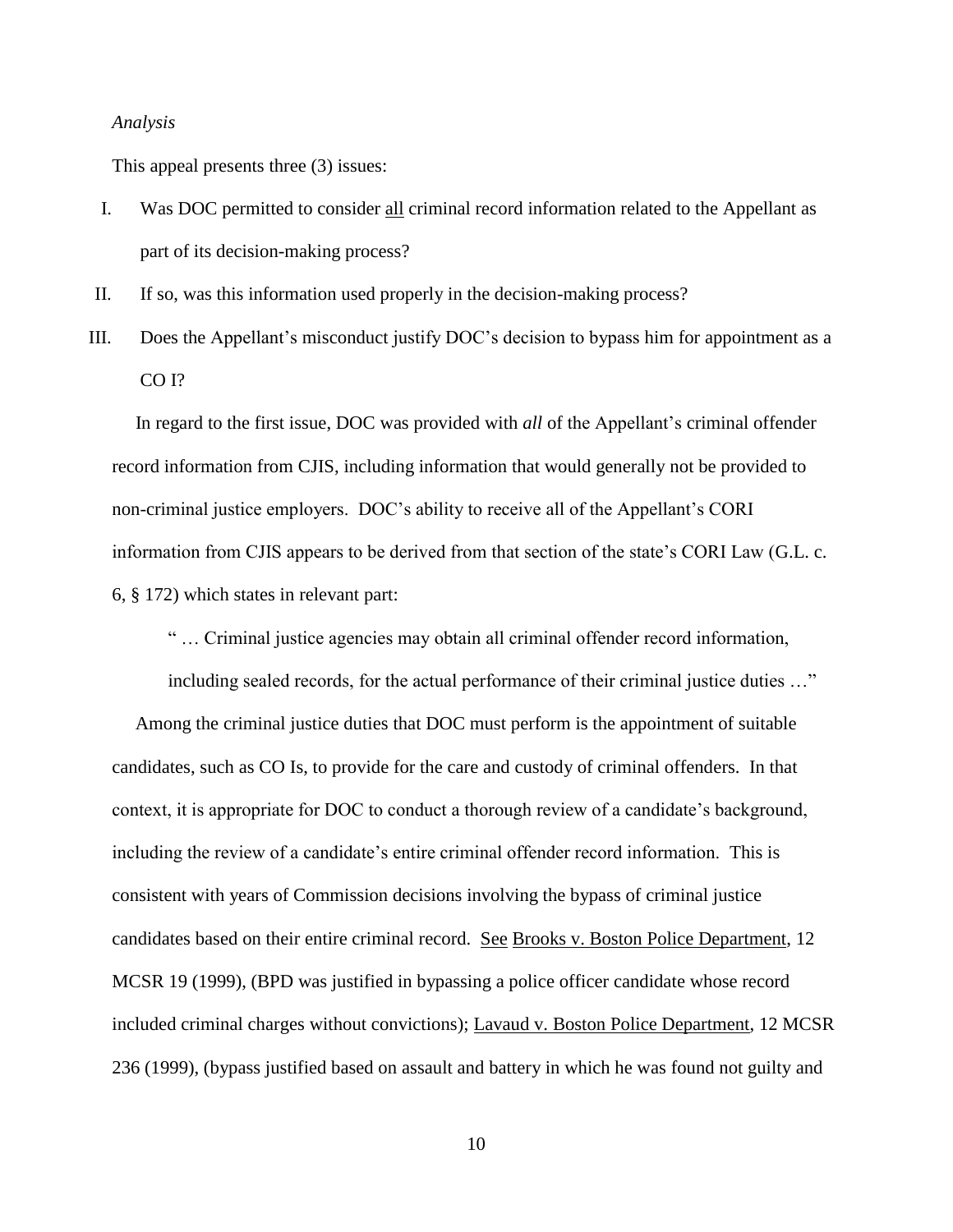five additional court appearances since 1994.); Soares v. Brockton Police Department, 14 MCSR 109 (2001), (Brockton Police Department did not err in bypassing the Appellant for police officer based on a record of criminal violations and motor vehicle infractions merely because various court proceedings ended in dismissal or continuances.); Thames v. Boston Police Department, 17 MCSR 125 (2004), (Boston Police Department could rely on Appellant's long record of arrests to warrant his bypass, even where those arrests had led to charges that had all been eventually been dismissed.); Preece v. Department of Correction, 20 MCSR 152 (2007), (bypass upheld based on his criminal history of being charged with second degree murder and assault, even though the Appellant had been acquitted) Rosa v. Department of Correction, 24 MCSR 143 (2011), (although the Appellant had no record of criminal convictions, DOC's decision to bypass him was justified based on his two arrests for assault and battery and for discipline while in the military); Solbo v. Department of Correction, 24 MCSR 519 (2011) (Appellant's arrest and arraignment for assault and battery, even though the charge was dismissed, coupled with a poor driving history, provided DOC with justification to bypass the Appellant for appointment as a CO I); Feliciano v. Springfield Police Department, 25 MCSR 412 (2012), (even though a charge of murder against the Appellant was nol prossed, the City "after conducting a … reasonably thorough review of events and circumstances related to this murder charge, discovered information that justifies their decision not to hire [the Appellant]"; Louis v. Department of Correction, 27 MCSR 31 (2014), (DOC's decision to bypass the Appellant for CO I was justified in light of the Appellant's history of criminal arraignments and restraining orders, despite the absence of any convictions.); Lapointe v. Department of Correction, 27 MCSR 110 (2014) (bypass of a candidate for CO I upheld based on an arrest for possession of marijuana,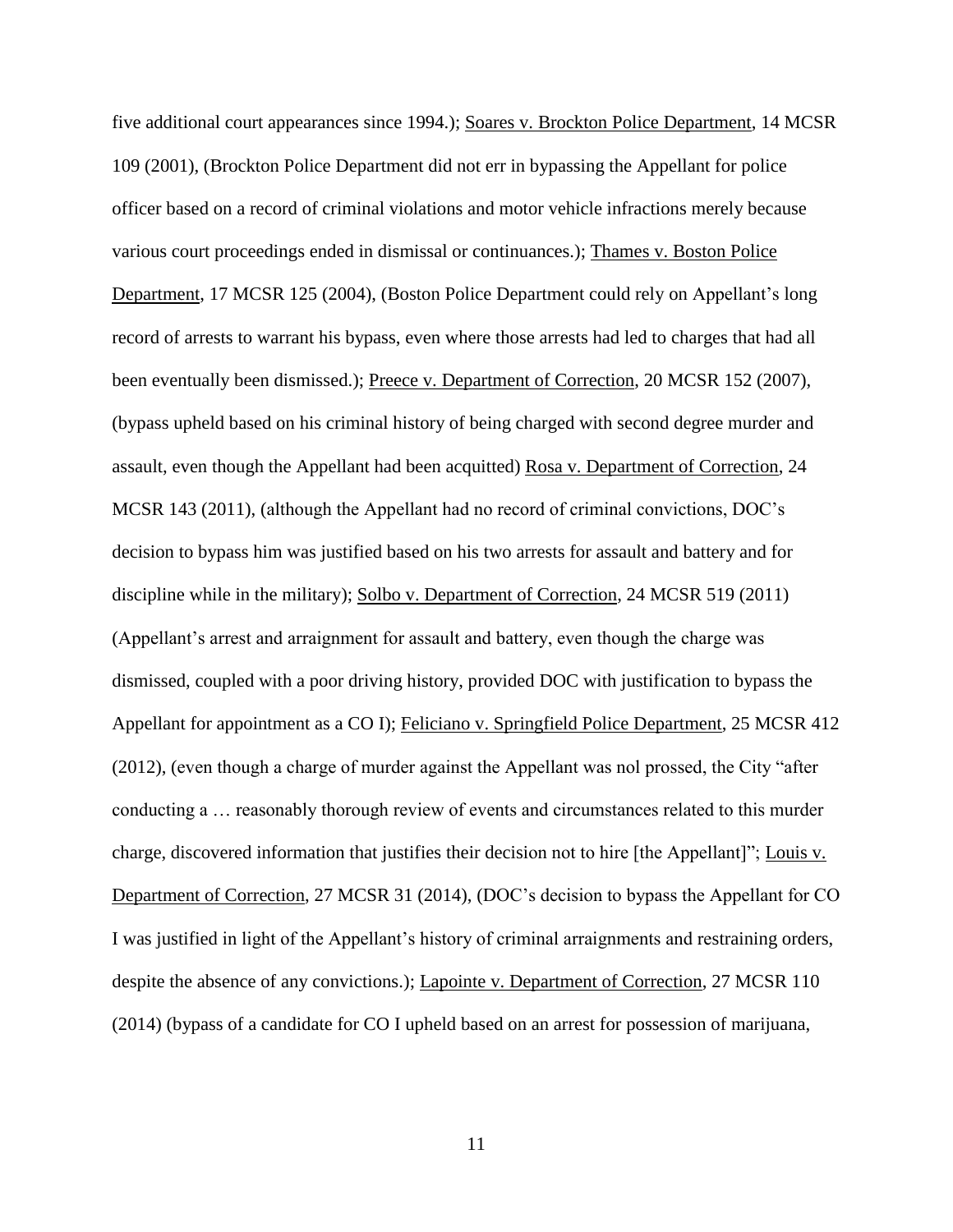which was not prossed, and an arraignment for driving under the influence and negligent

operation.)

In regard to the second issue, i.e. - whether, once DOC was provided with all of the

Appellant's criminal record information, they used the information properly as part of the

decision-making process, a careful review of the process shows that, with limited exception, they

did.

G.L. c. 31, § 20 states in relevant part that:

"No applicant shall be required to furnish any information in such application with regard to: any act of waywardness or delinquency or any offense committed before the applicant reached the age of 18 years; any arrest for a misdemeanor or felony which did not result in a court appearance, unless court action is pending; any complaint which was dismissed for lack of prosecution or which resulted in a finding or verdict of not guilty; or any arrest for or disposition of any of the following misdemeanors: drunkenness, simple assault, speeding, minor traffic violation, affray, or disturbance of the peace if disposition thereof occurred five years or more prior to the filing of the application."

G.L. c. 151B, § 4 states that it shall be an unlawful practice:

"9. For an employer, himself or through his agent, in connection with an application for employment, or the terms, conditions, or privileges of employment, or the transfer, promotion, bonding, or discharge of any person, or in any other matter relating to the employment of any person, to request any information, to make or keep a record of such information, to use any form of application or application blank which requests such information, or to exclude, limit or otherwise discriminate against any person by reason of his or her failure to furnish such information through a written application or oral inquiry or otherwise regarding: (i) an arrest, detention, or disposition regarding any violation of law in which no conviction resulted, or (ii) a first conviction for any of the following misdemeanors: drunkenness, simple assault, speeding, minor traffic violations, affray, or disturbance of the peace, or (iii) any conviction of a misdemeanor where the date of such conviction or the completion of any period of incarceration resulting therefrom, whichever date is later, occurred 3 or more years prior to the date of such application for employment or such request for information, unless such person has been convicted of any offense within 3 years immediately preceding the date of such application for employment or such request for information, or (iv) a criminal record, or anything related to a criminal record, that has been sealed or expunged pursuant to chapter 276. (emphasis added)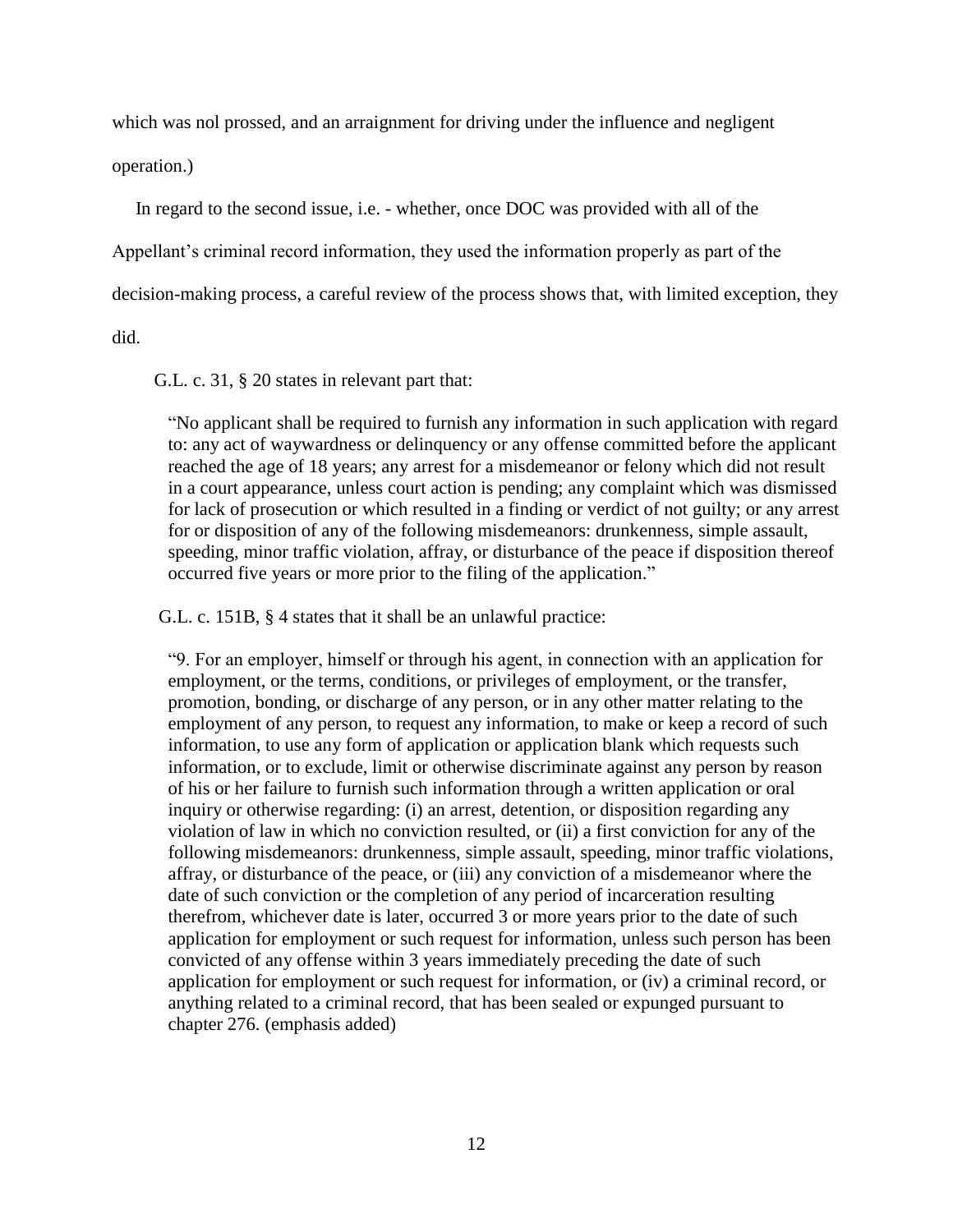No person shall be held under any provision of any law to be guilty of perjury or of otherwise giving a false statement by reason of his failure to recite or acknowledge such information as he has a right to withhold by this subsection.

Nothing contained herein shall be construed to affect the application of section thirty-four of chapter ninety-four C, or of chapter two hundred and seventy-six relative to the sealing of records.

9 1/2. For an employer to request on its initial written application form criminal offender record information; provided, however, that except as otherwise prohibited by subsection 9, an employer may inquire about any criminal convictions on an applicant's application form if: (i) the applicant is applying for a position for which any federal or state law or regulation creates mandatory or presumptive disqualification based on a conviction for 1 or more types of criminal offenses; or (ii) the employer or an affiliate of such employer is subject to an obligation imposed by any federal or state law or regulation not to employ persons, in either 1 or more positions, who have been convicted of 1 or more types of criminal offenses."

As referenced in the findings herein, DOC's "interview checklist", which is effectively a

supplement to the application, asks:

- Have you ever been convicted of a felony?
- Have you ever been convicted of a misdemeanor and served time in a jail of (sic)

House of Correction for said conviction?

■ Have you ever been convicted of any crime, which resulted in your being imprisoned?

All of these questions on the application are permissible, given that DOC must assess whether the candidate is statutorily disqualified from being appointed under G.L. c. 125, § 9 which states in relevant part:

" … no person who has been convicted of a felony or who has been convicted of a misdemeanor and has been confined in any jail or house of correction for said conviction, shall be appointed to any position in the department of correction …"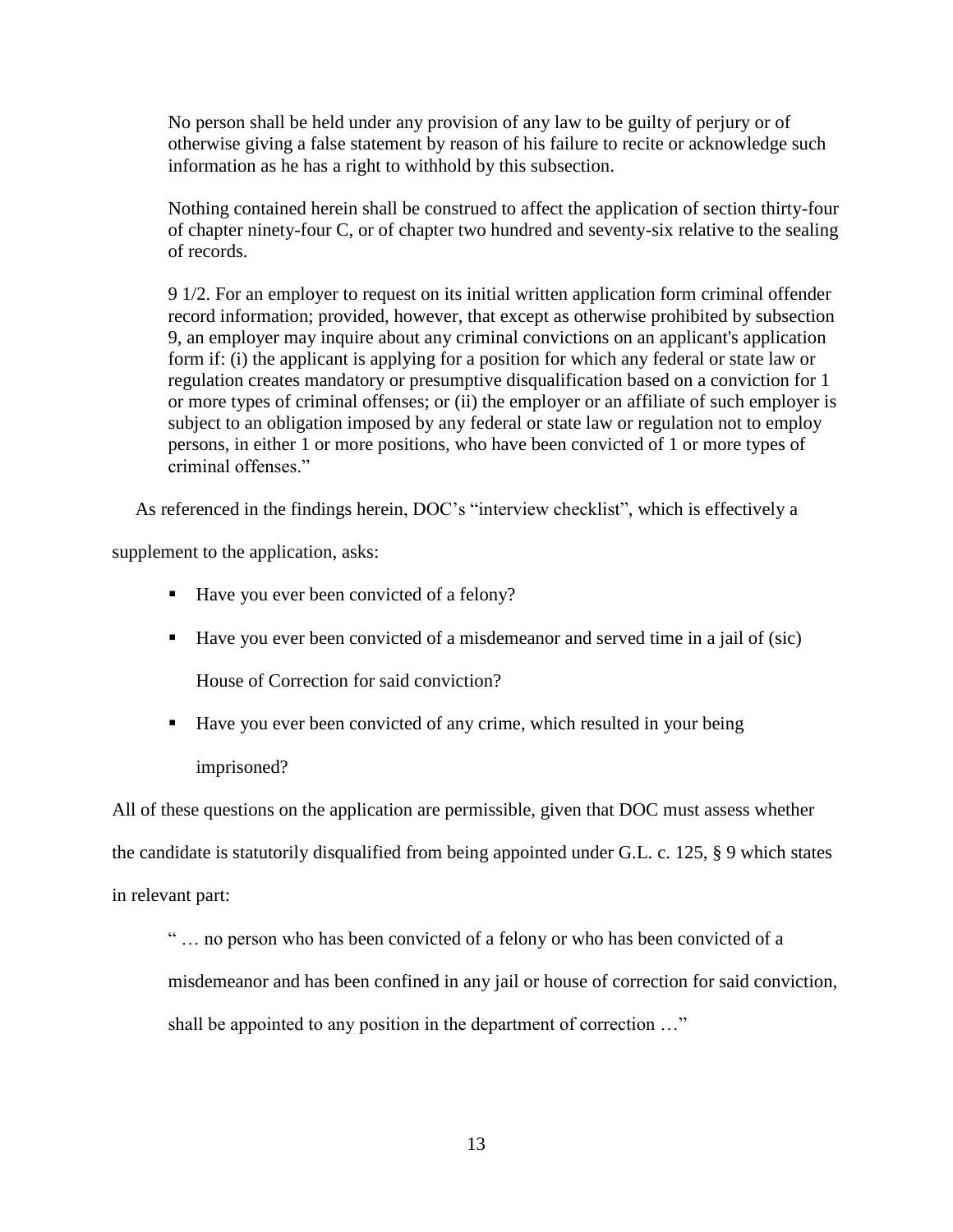These limited and permissible criminal record-related questions stand in sharp contrast to other cases that have been decided by the Commission. In Kerr v. Boston Police Dep't, 31 MCSR 35 (2018), a question on the BPD employment application asked: "Is there anything not previously addressed that may cause a problem concerning your possible appointment as a police officer?" These type of broad questions on the employment application, designed to obtain information from the applicant, beyond what is provided for under Chapter 151B, are not permissible.

That turns to the question of whether, as part of the reasonably thorough review that DOC was required to undertake here, they were permitted to inquire with the Appellant about his entire criminal record information (beyond the questions in the application) after they had independently, and legally, obtained this information through CJIS. Based on the manner in which DOC's inquiry was conducted here. I believe the inquiry was permissible under the statute and encouraged under a relevant Executive Order.

#### G.L. c. 6, § 171A states in part:

"In connection with any decision regarding employment, volunteer opportunities, housing or professional licensing, a person in possession of an applicant's criminal offender record information shall provide the applicant with the criminal history record in the person's possession, whether obtained from the department or any other source prior to questioning the applicant about his criminal history. If the person makes a decision adverse to the applicant on the basis of his criminal history, the person shall also provide the applicant with the criminal history record in the person's possession, whether obtained from the department or any other source; provided, however, that if the person has provided the applicant with a copy of his criminal offender record information prior to questioning the person is not required to provide the information a second time in connection with an adverse decision based on this information."

 I listened carefully to the testimony of DOC's background investigator as well as the Appellant regarding the manner in which the criminal record information of the Appellant was discussed. Based on their consistent and credible testimony, there was no attempt by the background investigator to withhold any CORI-related information that he had obtained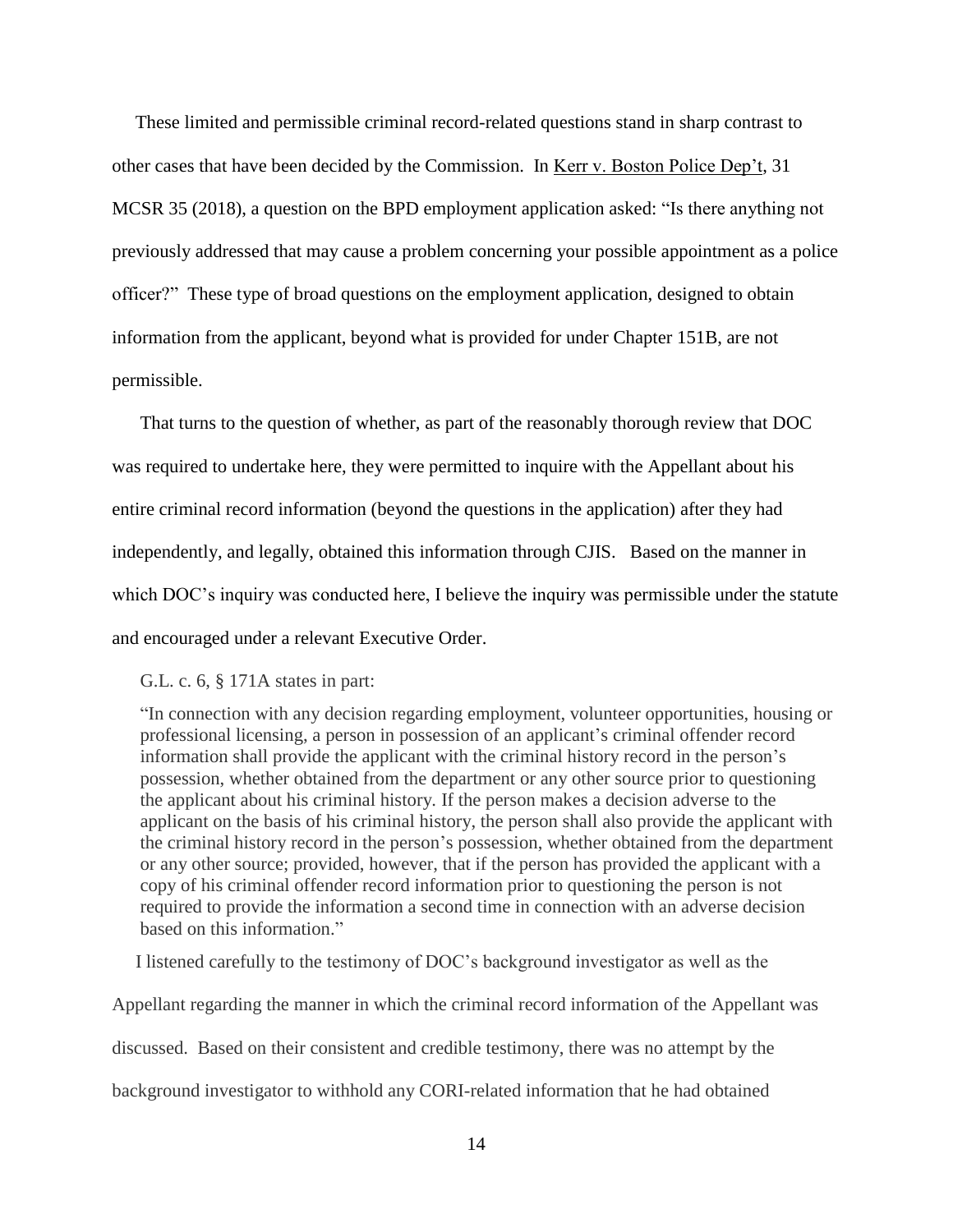regarding the Appellant, nor was there any attempt to see if the Appellant would voluntarily acknowledge his entire criminal record before sharing it with him to assess his honesty. Rather, the background investigator was transparent and forthcoming during the one-on-one interview conducted at the Appellant's home. The background investigator informed the Appellant at the outset about the CORI-related information he had obtained and then offered the Appellant the opportunity to address the information that DOC had independently obtained about him. While the background investigator did not physically hand the Appellant a copy of the CORI information before the interview, which the statute appears to call for, I do not consider that misstep to be a fatal flaw here. The point is that DOC's process is consistent with the intent of the statute: be transparent, let the Appellant know what additional CORI-related information you have obtained; and then allow him/her to provide an explanation about the alleged or actual misconduct.

 Sharing the CORI-related information with the Appellant and giving him the opportunity to discuss that information also appears to be consistent with Executive Order 495 (2008) (EO 495): "Regarding the Use and Dissemination of Criminal Offender Record Information.by the Executive Department." In 2009, speaking on behalf of his CORI reform legislation before the Joint Committee on the Judiciary, Governor Deval Patrick stated: "The only condition we impose is that the employer give the applicant a chance to discuss the criminal record, both its accuracy and its relevance to the job in question, before the employer makes a hiring decision." That is precisely what occurred here. When presented with the information that DOC had legally obtained from an independent source, the Appellant acknowledged that, for a brief period several years ago, he had illegally sold marijuana; and he provided confirmation and clarification that one charge had been dropped and another converted to a civil offense with payment of a \$100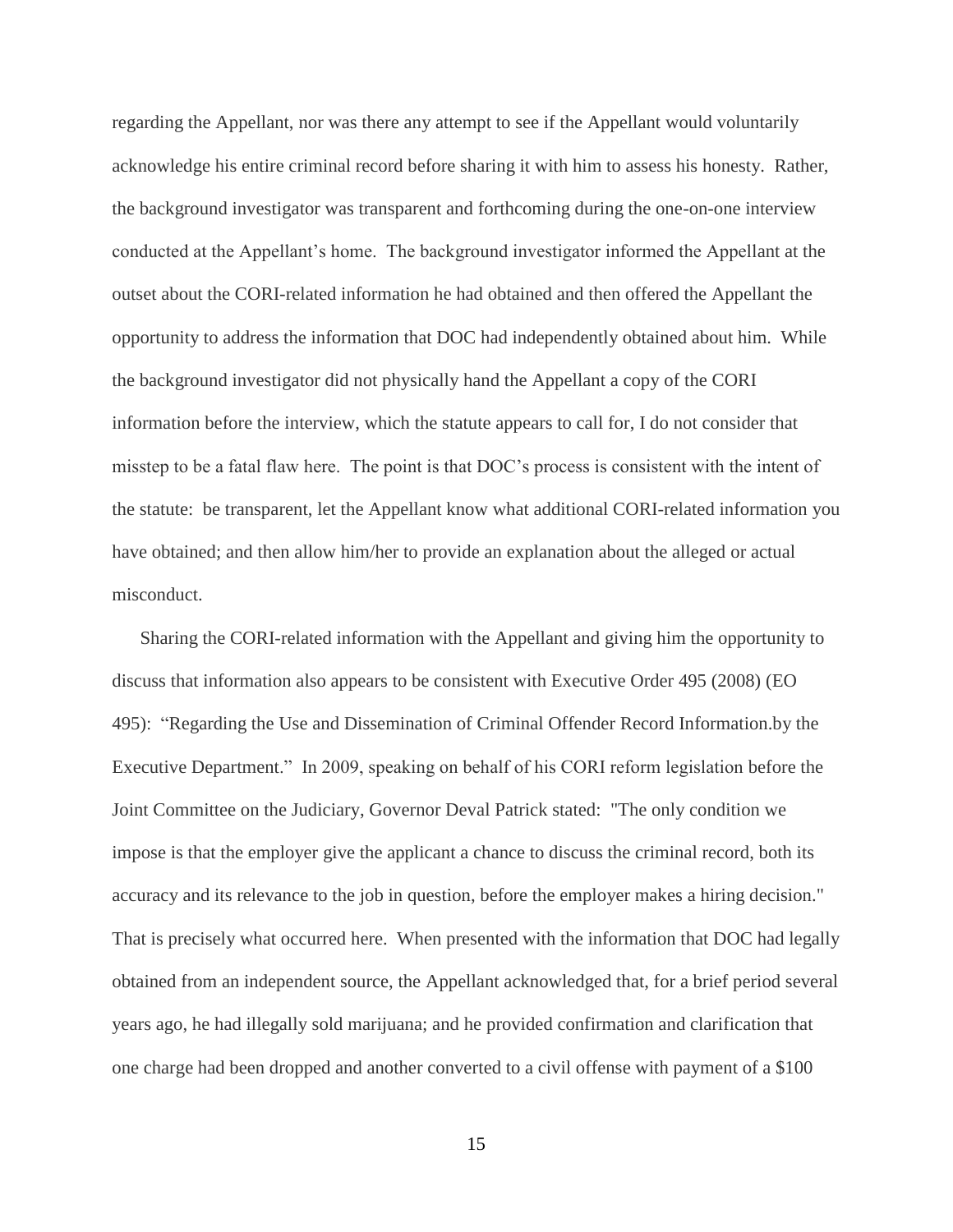fine. The Appellant then told the investigator that, while he considered his conduct several years ago to be a serious error in judgment, it did not define who is he is today: a law-abiding citizen who works up to 60 hours per week in a family-owned business with a sincere desire to pursue a career in law enforcement.

 In summary, the manner in which DOC obtained, inquired about, and considered the Appellant's entire criminal record is consistent with the longstanding civil service requirement to conduct a reasonably thorough review of a candidate's background before deciding to bypass him or her as well those laws meant to limit how a candidate's CORI information can be considered.

 This balanced approach is consistent with the SJC's decision in Bynes v. School Committee, 411 Mass. 264, 581 (1991). In Bynes, the SJC held that the Boston School Committee had acted properly in accessing the CORI of two school bus drivers in 1985, as part of a broader inquiry into the background of its current and prospective drivers. The CORI check revealed that one driver had been convicted of assault by means of a dangerous weapon 12 years earlier, with a second similar charge a year earlier having been dismissed after payment of restitution. The other driver had a conviction in 1975 for possession of marihuana with intent to distribute, for which she received a suspended sentence and probation.

The SJC rejected the claim that G.L.c.151B,§ 4(9) had been violated, because the school committee was expressly authorized by the CORI law to obtain CORI records on such employees and was so certified by CHSB, so that such CORI information, *which came from a lawful source other than the drivers themselves*, did not constitute a violation of Chapter 151B. Id., 411 Mass. at 266-269, See also, Ryan v. Chief Admin. Justice, 56 Mass. App. Ct. 1115, 779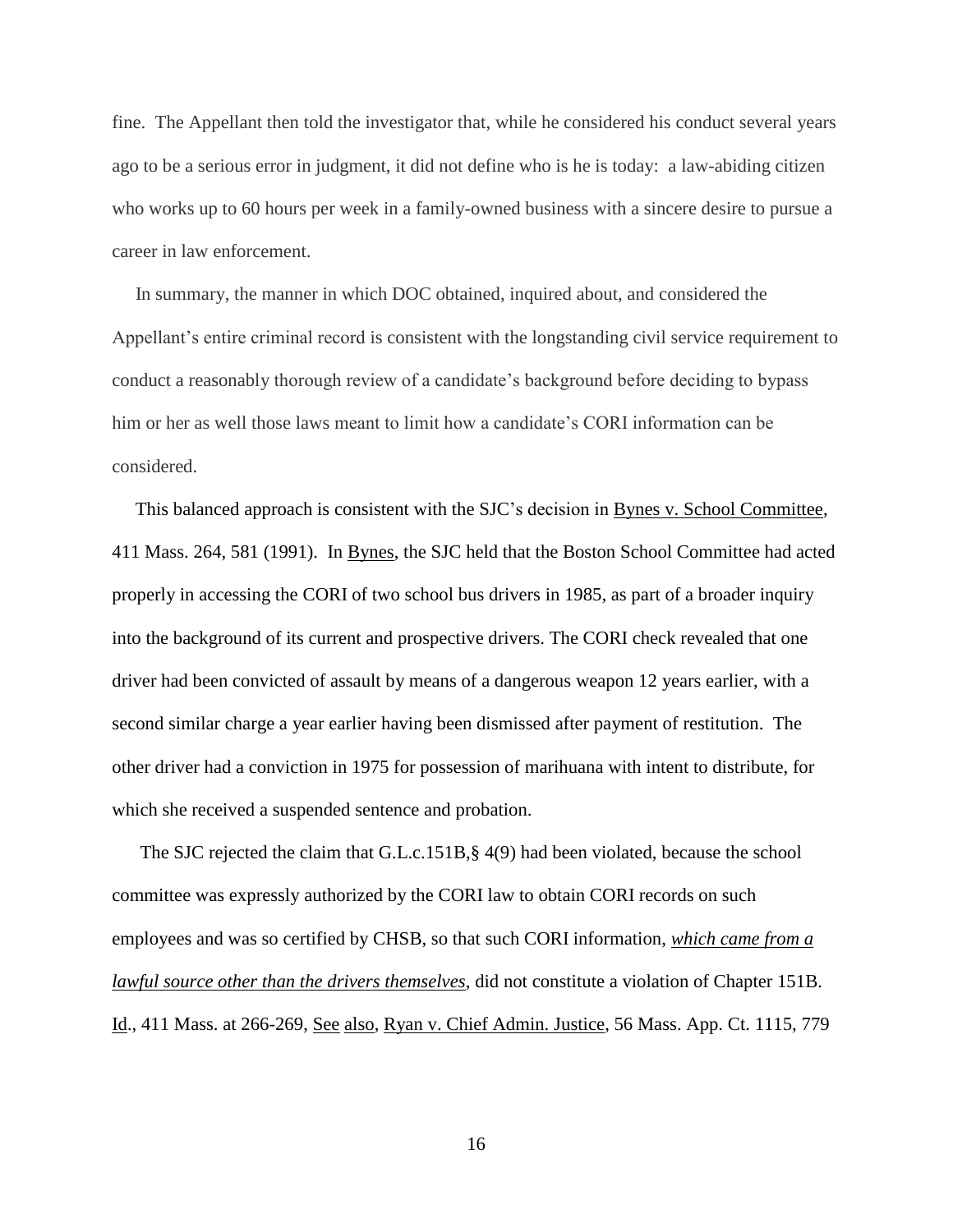(2002) (no violation of c. 151B,§ 4((9) from denying promotion of a court officer based on knowledge of c.209A restraining order reported in the media).

In Bynes, the SJC also rejected the claim that the school committee violated the CORI law by obtaining information that exceeded the type of CORI it was certified to receive, holding that, under the facts presented, the responsibility for such oversight, if any, would lie with the CHSB and not the school committee. Id. 411 Mass. at 270-271, 581 N.E.2d at 1022-23. Cf. Bellin v. Kelly, 435 Mass. 261, 755 N.E.2d 1274 (2001) (authorizing police to disclose CORI to employer as part of investigation into employee's possible subsequent offenses). See generally, Crete v. City of Lowell, 418 F.3d 54 ( $1<sup>st</sup>$  Cir. 2005) (absolving municipality from liability for hiring police officer despite an adverse CORI in subsequent excessive use of force claim).

 Further, I believe the balanced approach here is consistent with the Appeals Court's decision in Kraft v. Police Commissioner of Boston, 410 Mass.155 (1991). Kraft, a Boston Police Officer, was terminated, after the Department learned that he had failed to disclose on his application for employment that he had previously been a patient receiving psychological treatment at the Veterans' Administration Hospital. The Appeals Court, ruling in favor of Kraft, stated that, since the Boston Police Department was not permitted, under G.L. c. 151B, to ask that question on the application for employment, then Kraft could not be disciplined for providing a false answer. The Appeals Court went on to state, however, that the Boston Police Commissioner: " … could have obtained information concerning Kraft's qualifications [to carry a firearm, which is a job requirement], however, without violating [the state's anti-discrimination law]." That is precisely what DOC did here. After legally obtaining criminal record information about the Appellant, and only after disclosing this information to the Appellant, DOC provided the Appellant with a chance to discuss the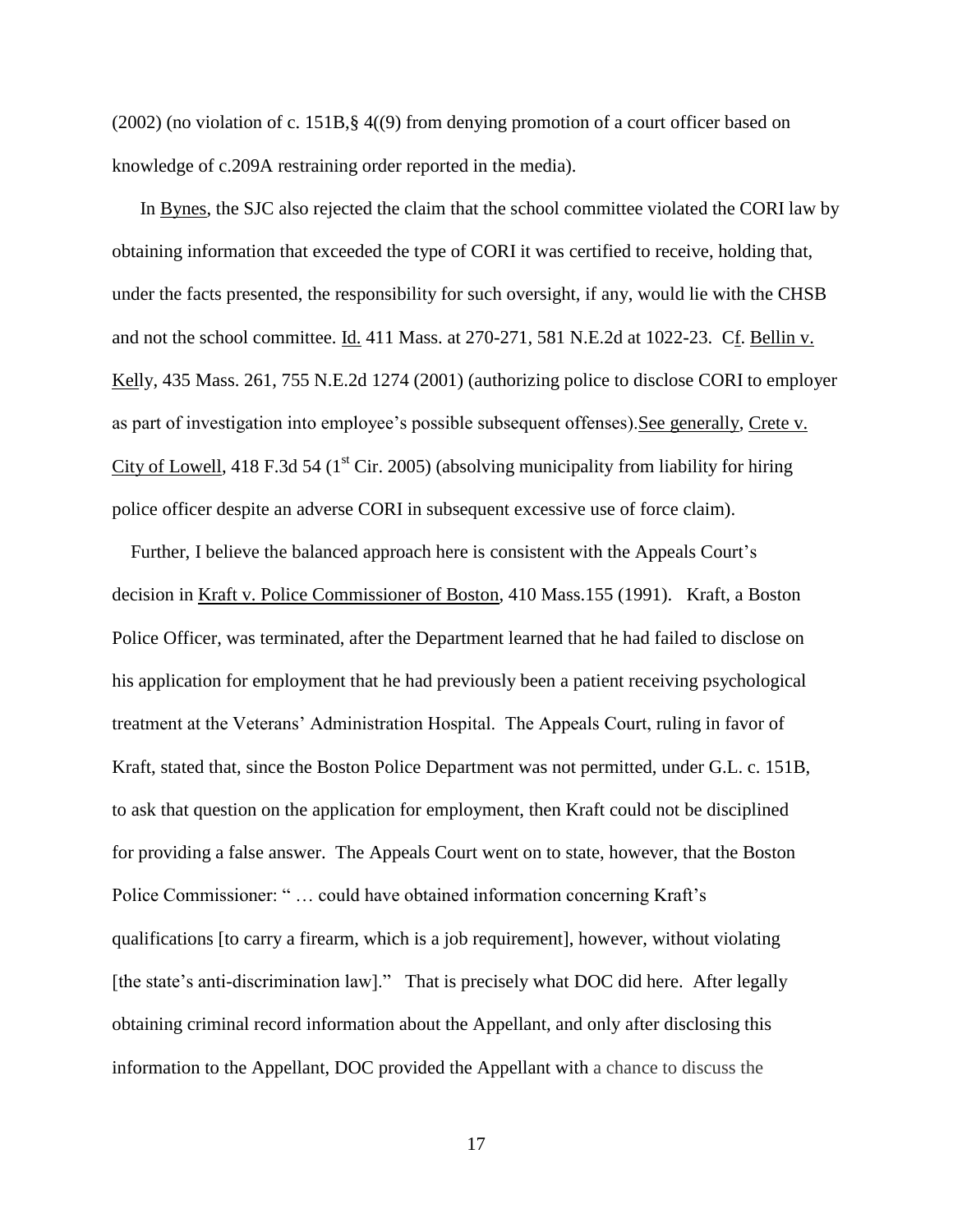criminal record, both its accuracy and its relevance to the job in question, before making its hiring decision.<sup>7</sup>

 Finally, as to the third issue, having determined that DOC properly obtained and was permitted to consider the Appellant's entire criminal record as part of its review, the question turns to whether, standing alone, the Appellant's prior misconduct provided DOC with reasonable justification to bypass him for appointment.

 In order for an appointing authority to rely on a record of prior misconduct as the grounds for bypassing a candidate, there must be a sufficient nexus between the prior misconduct and the candidate's current ability to perform the duties of the position to which he seeks appointment. While the Commission, when there is no evidence of political or personal overtones, owes substantial deference to the judgment of criminal justice Appointing Authorities regarding hiring decisions, that deference is not without limits. In the matter of Teixeira v. Department of Correction 27 MCSR 471 (2014), DOC relied upon two (2) criminal matters that had occurred almost twenty (20) years earlier, when the candidate was a junior in high school, without ever giving the candidate the opportunity to address his criminal record and without even considering the candidate's life record over the intervening two (2) decades. The Commission, in overturning DOC's bypass decision, stated:

"The wisdom of looking behind a CORI report was on full display here. Without doing the type of thorough review referenced in Beverly, DOC, when making its hiring decision, did not know that Mr. Teixeira was a junior in high school when the crime was committed. They did not know that, during the two decades that has transpired since then, Mr. Teixeira has become a father who is actively involved in his son's school and extracurricular activities, serving as a youth sports

 $\overline{a}$ 

 $^7$  I also see no inconsistency with a recent United States Court of Appeals decision in Heagney v. Wong, 915 F.3d 805 (2019). That case is distinguishable from the instant appeal as it involved a decision to rescind an offer of employment to a Police Chief candidate in Fitchburg for failing to voluntarily disclose a prior criminal record that he was not required to disclose under G.L. c. 151B, Section 9. Here, the Appellant was not asked to disclose his entire criminal record nor was he bypassed for appointment based on his failure to disclose said information. Rather, he was bypassed for appointment based on his prior criminal behavior, which DOC learned about through legal means and then gave the Appellant the opportunity to address the criminal conduct.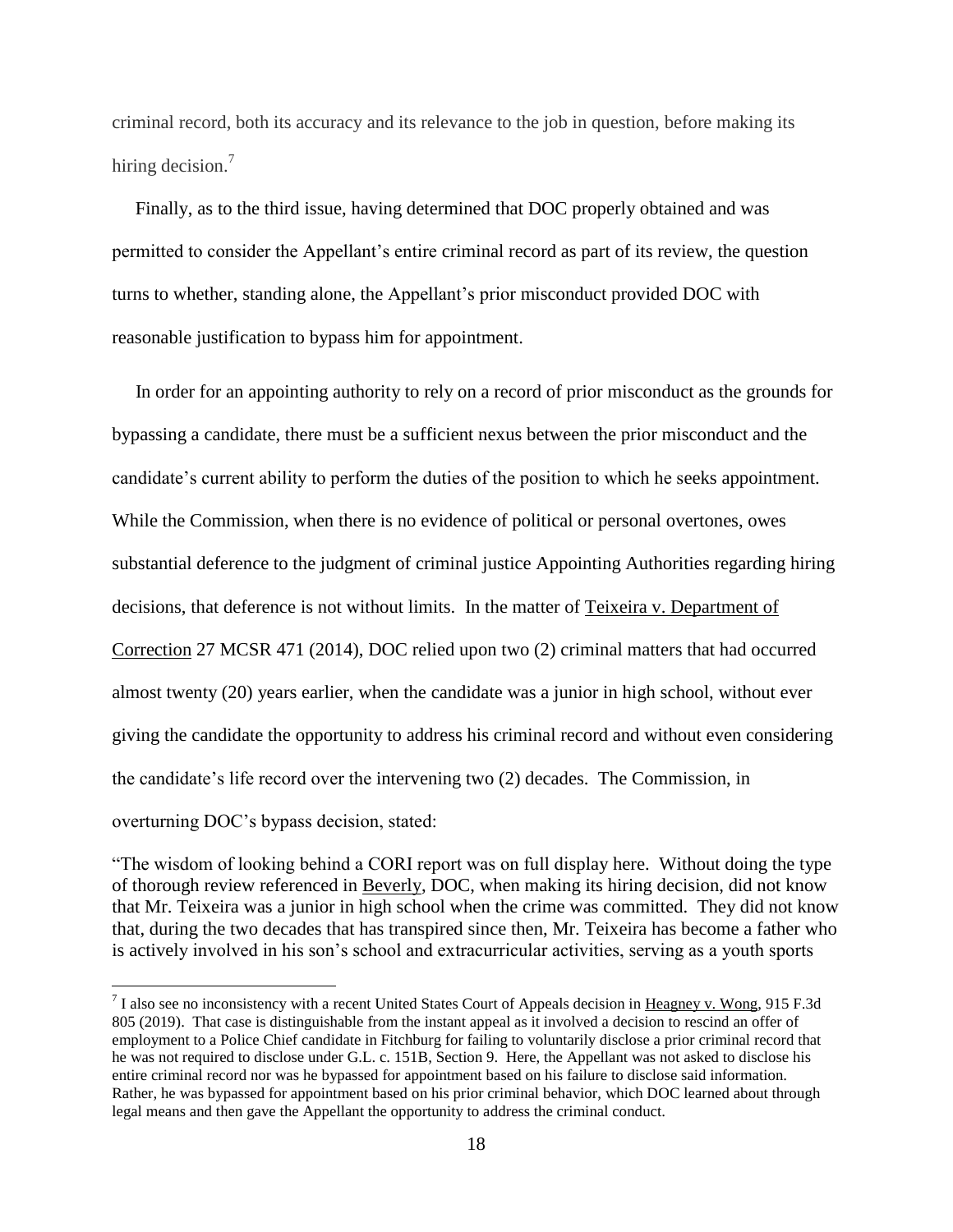coach and chaperone for class trips. They did not know that, for the past eight (8) years, Mr. Teixeira has worked as the beverage coordinator for a popular restaurant in Southeastern Massachusetts, supervising many employees. In short, they knew almost *nothing* about Mr. Teixeira, his accomplishments, his character or his ability to perform the duties of a Correction Officer. DOC failed to conduct the type of thorough review that is required here; [and] they inappropriately relied on a stale CORI report without discussing the CORI with the candidate  $\cdots$ 

 Since 2014, DOC has significantly modified its hiring process and, except in cases where there is a statutory disqualifier, gives all candidates the opportunity to address issues in their CORI report *before* making a decision to appoint or bypass the candidate. This is consistent with the principles of the above-referenced Executive Order where an Appointing Authority is not required to look "beyond" a candidate's CORI, but, rather, look "behind" it, considering the candidate's entire life record, as opposed to a past snapshot.

 As shown here, DOC now has a background investigator meet personally with the candidate and give him/her the opportunity to address any CORI-related issues, in addition to discussing any other negative or positive factors of the applicant. The background investigator then completes a summary which, in addition to CORI-related information, includes a thorough discussion of the Appellant's background, including employment history, military record, educational history, neighbor interviews, etc. Prior to any decision being made to bypass a candidate for appointment, a team of senior DOC managers, including the DOC Commissioner, now reviews the summary and discusses the merits of the applicant's candidacy.

 I listened carefully to the testimony of then-Deputy Commissioner Paul Dietl regarding the senior management review that was completed here. The review was serious and substantive and senior managers did in fact consider the nature of the misconduct, the amount of time that had transpired since the misconduct occurred and balanced all of the many positive attributes regarding the Appellant that were listed in the background investigator's report. After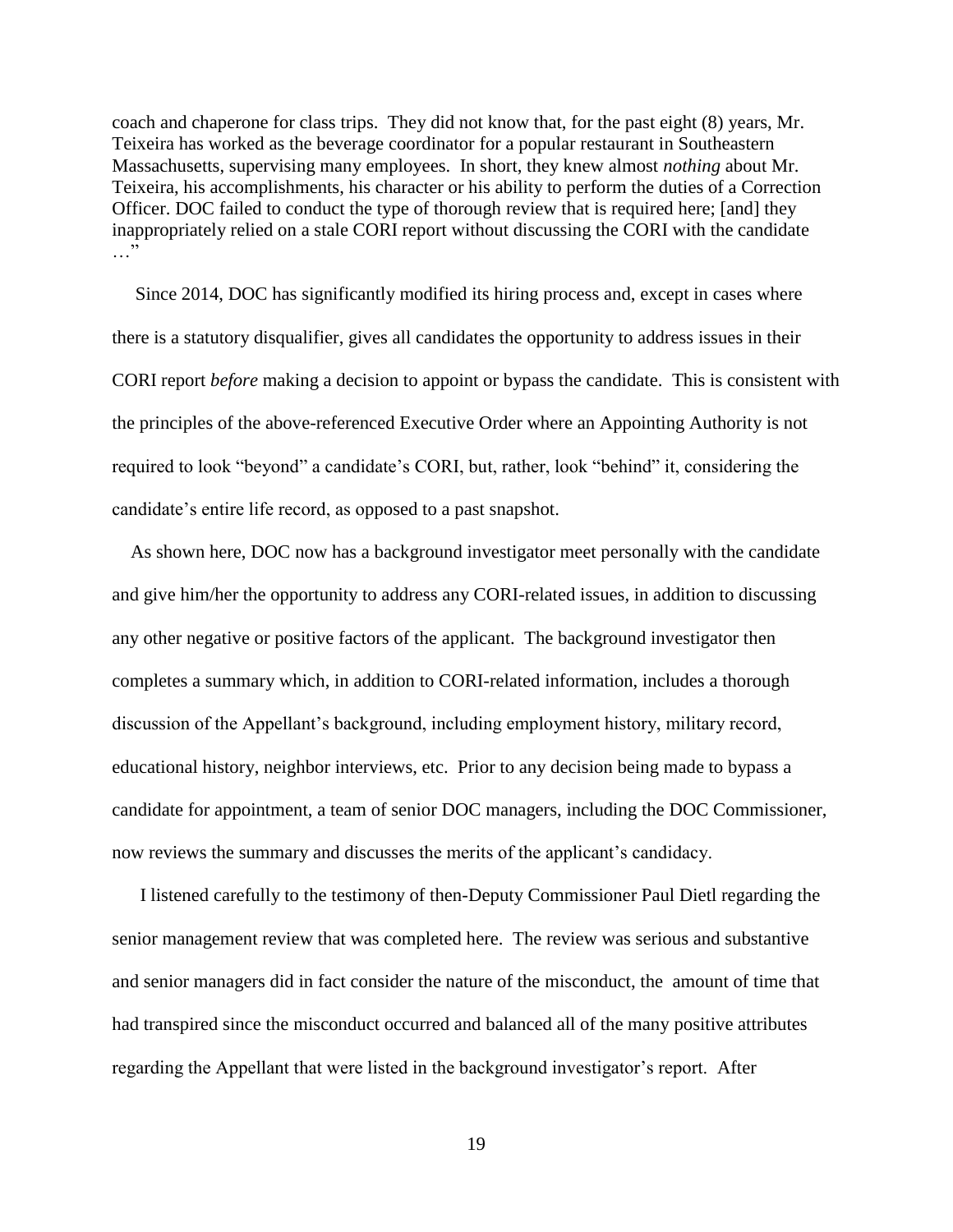considering all of those factors, the DOC Commissioner at the time decided that he didn't want to take the risk of appointing a correction officer who, albeit briefly and many years ago, had admittedly sold marijuana illegally. That judgment call was rooted in a legitimate concern surrounding the core need to enforce a zero tolerance policy regarding illegal drugs in any DOC correctional facility. There was no evidence of any impermissible political or personal factors in play here and the judgment call was made at the highest level of the DOC and only after a reasonably thorough review based on valid concerns directly related to critical care and custody functions of a Correction Officer I. The Appellant has much to commend him for appointment, if not now, perhaps in the future. Nevertheless, under the circumstances here, the Commission must defer to the judgment of DOC.

### C*onclusion*

For all of the above reasons, the Appellant's appeal under Docket No. G1-18-131 is hereby

### *denied.*

Civil Service Commission

## */s/ Christopher Bowman* Christopher C. Bowman Chairman

By a vote of the Civil Service Commission (Bowman, Chairman; Camuso, Ittleman, Stein and Tivnan, Commissioners) on November 7, 2019.

Either party may file a motion for reconsideration within ten days of the receipt of this Commission order or decision. Under the pertinent provisions of the Code of Mass. Regulations, 801 CMR 1.01(7)(l), the motion must identify a clerical or mechanical error in this order or decision or a significant factor the Agency or the Presiding Officer may have overlooked in deciding the case. A motion for reconsideration does not toll the statutorily prescribed thirty-day time limit for seeking judicial review of this Commission order or decision.

Under the provisions of G.L c. 31, § 44, any party aggrieved by this Commission order or decision may initiate proceedings for judicial review under G.L. c. 30A, § 14 in the superior court within thirty (30) days after receipt of this order or decision. Commencement of such proceeding shall not, unless specifically ordered by the court, operate as a stay of this Commission order or decision. After initiating proceedings for judicial review in Superior Court, the plaintiff, or his / her attorney, is required to serve a copy of the summons and complaint upon the Boston office of the Attorney General of the Commonwealth, with a copy to the Civil Service Commission, in the time and in the manner prescribed by Mass. R. Civ. P. 4(d).